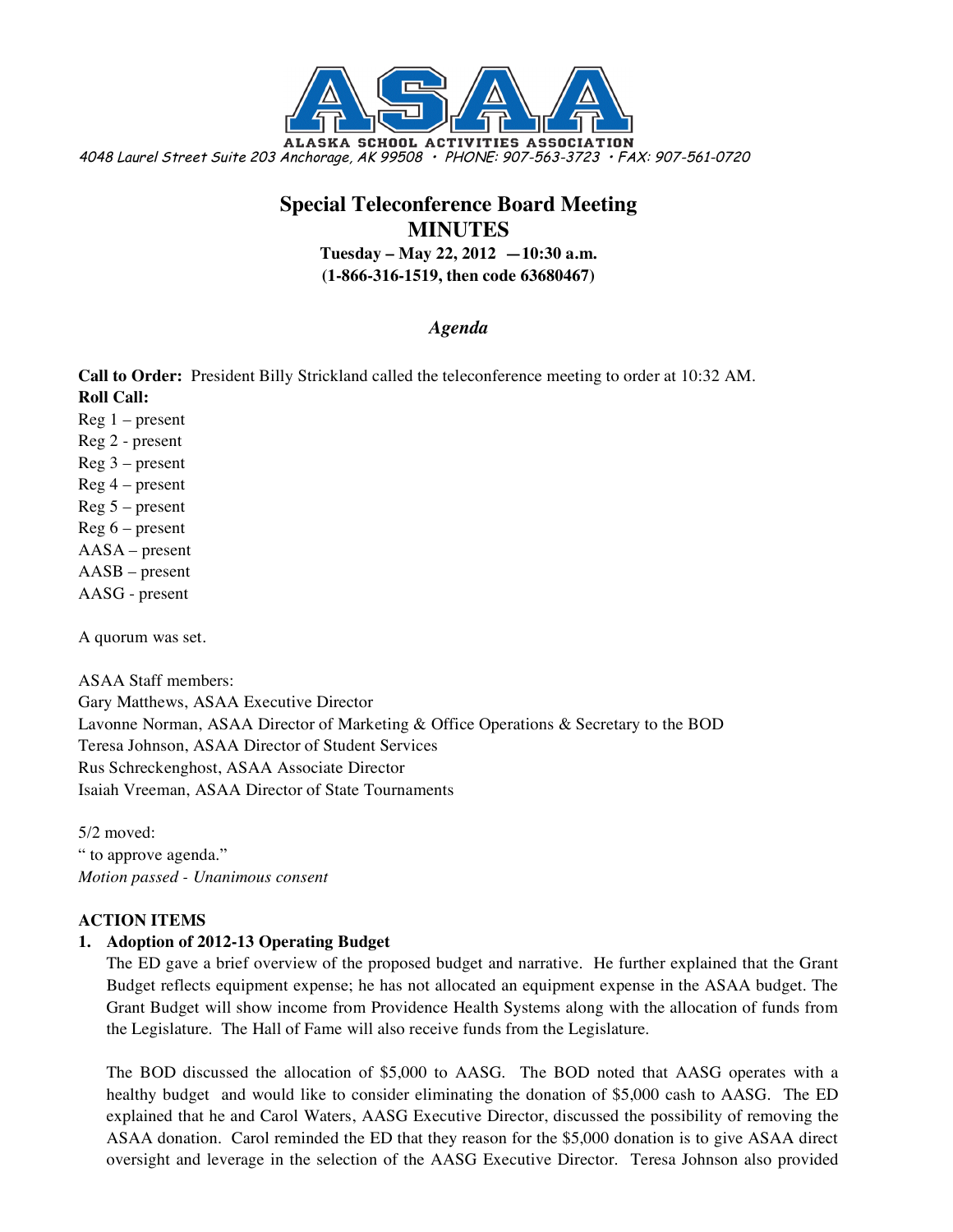historical background for the oversight of ASAA to AASG. When AASG was first formatted, the Principals Association provided the oversight. AASG grew and became too large for the Principal's Association to manage. The Principal's Association asked ASAA to take over leadership and guidance. At one point in time the leadership of multiple directors became confusing and ASAA was asked to also provide direction and oversight into the selection of the Executive Director along with \$5000 that would help pay for the AASG Executive Director stipend. Currently, the ASAA Executive Director is required to sign AASG checks along with the AASG Executive Director. ASAA provides up to \$15,000+ in "inkind" services to AASG. These elements prevent AASG from becoming is own organization and keeps AASG under the ASAA umbrella.

The ED further explained that the \$5000 from ASAA is placed into the AASG budget; AASG then pays for the majority of the Executive Director's salary. Reg 4 noted that the ASAA Handbook states that AASG is under the umbrella of ASAA.

Reg. 1 asked Teresa Johnson for clarification on the donation of \$18,000 from the Play for Keeps budget that is given to AASG. Teresa explained that this money is given to help promote PFK at the AASG conferences with a specific target of developing student health and addressing suicide prevention in their conferences.

The President would like to keep the \$5,000 donation to AASG in the ASAA budget, but re-evaluate later on. The BOD also asked for an itemized list of in-kind services given to AASG from AASA.

AASA/2 moved:

"to approve the ASAA budget as presented." *Motion passed - Unanimous consent*

#### **2. Adoption of 2012-13 AASG Budget**

Carol Waters has not given the AASG Budget to the ED. This items was tabled to the Fall ASAA BOD meeting.

## **3. Adoption of 2012-13 Goals**

AASB/2 moved:

"to approve the proposed ASAA goals:

- 1. To accomplish the actions specified in the Strategic Plan's timeline for 2012-13.
- 2. To work with schools to develop bylaws, policies and procdures to begin implementation of home school student eligibility in 2013-14.
- 3. To continue to implement and monitor concussion management in cooperation with the SMAC.
- 4. To continue to seek opportunities to promote healthy lifestyles for students.
- 5. To implement the coaches certification and reporting program
- 6. To maintain Association financial stability."

*Motion passed - Unanimous consent*

#### **4. 2013 State Basketball Tournament Date Change**

The ED reported that he received a phone call from the staff at the Sullivan Arena informing him of a conflict with the 2013 UAA hockey schedule. March Madness week of March 9-16, 2013 (which has been adopted on the ASAA calendar, published and sent out to schools) will not be available if UAA hosts the first round playoffs, March 15-17. Theses dates conflict with the  $2<sup>nd</sup>$  and  $3<sup>rd</sup>$  days of the 3A/4A state tournament. UAA is the premier tenant at the Arena and has first choice of dates. ASAA is second in line. The Arena is holding the dates of March 16-23 open to ASAA. If ASAA chooses not to use the Arena, during theses dates, our grandfather rights will be eliminated and further use of the Sullivan Arena for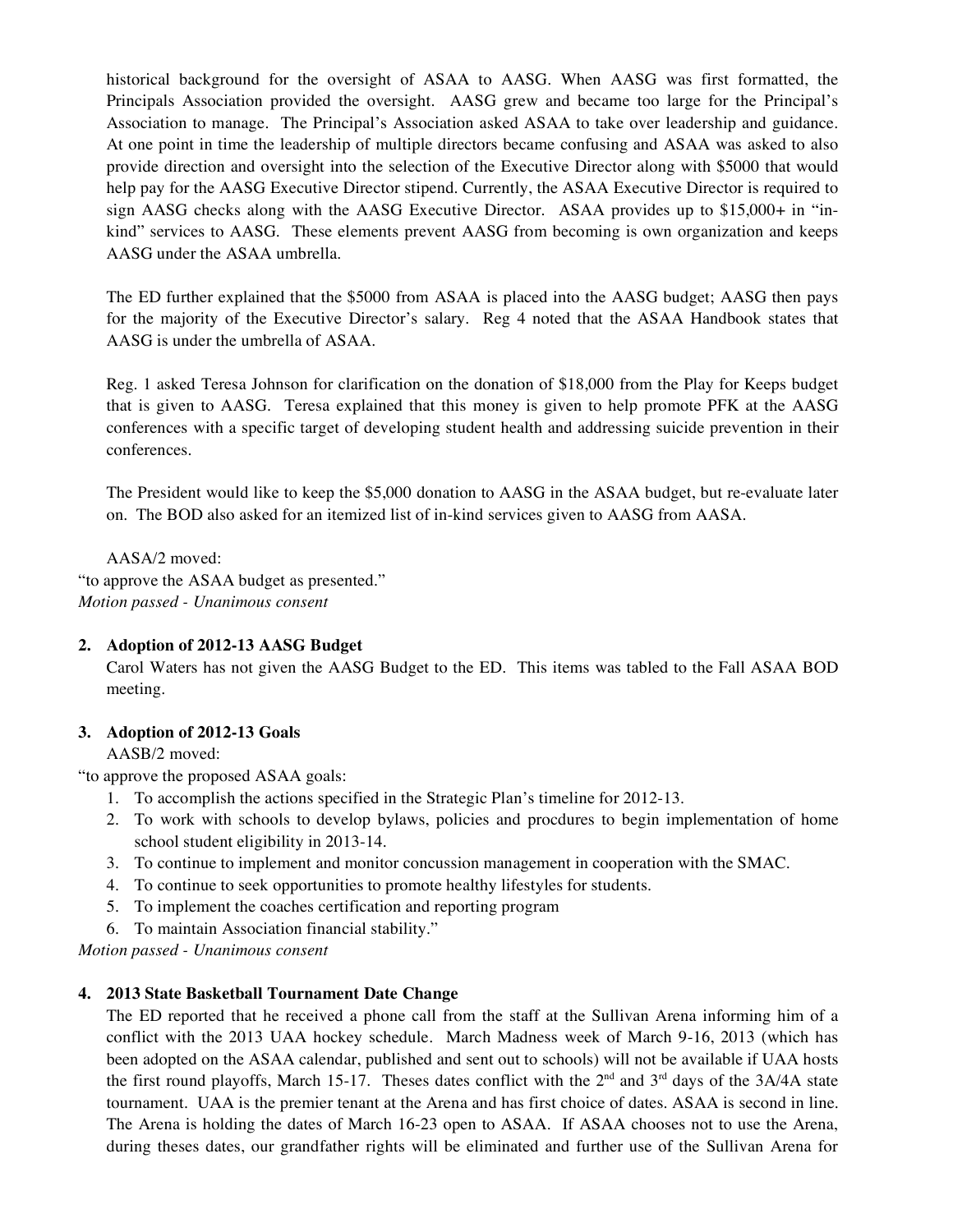future state basketball tournaments could be denied.

The ED made the following proposal: (1) the state tournament dates, originally scheduled for March 9- 16, be moved to March 16-23, 2013 to accommodate the UAA hockey playoffs, and (2) the last day of the regional/conference tournaments which was set as March  $2<sup>nd</sup>$ , be extended one week through March 9. Conferences could hold their tournaments on either weekend.

The BOD spent much time talking about the alternatives. Many expressed their concerns with the effect on schools' schedules that have been set. The BOD discussed other options of holding the 3A/4A tournaments in local Anchorage high schools. The ASAA staff inputed that the number of volunteers would significantly increase if these tournament were spread out into 4 different high schools. This notification presents a complex puzzle to ASAA. The ED further clarified that in his conversation with Joe Wooden, manager of the Sullivan Arena, he was told that the week of March 9 is not open to ASAA; thus the only options are to move the tournament to another time, or to another place if the BOD decides to keep the tournament as currently scheduled the week of March 9-16.

4/AASA moved:

"to alter the 2012-13 ASAA calendar and change the dates of March Madness to March 16-23." Discussion: Reg 5 noted that the annual Gold Medal basketball tournament that is held in Juneau is already scheduled during the week of March 16-23; this change could become a huge political issue in SE Alaska.

Call for the Question: Reg. 1 – YES; Reg. 2 – YES; Reg. 3 – YES; Reg. 4 – YES; Reg. 5 – NO; Reg. 6 – YES; AASA – YES; AASB – YES; AASG – YES. *Motion passed*

4/AASA moved:

"to extend the basketball and cheerleading season through March 23." Reg. 1 – YES; Reg. 2 – YES; Reg. 3 – YES; Reg. 4 – YES; Reg. 5 – NO; Reg. 6 – YES; AASA – YES; AASB – YES; AASG – YES. *Motion passed*

## **5. Hockey Suspension Rule**

Rus explained that during the April meeting the BOD did not approve the amended wording of the Hockey Supplemental Rule #3 — Suspension Rule.

3/2 moved:

"to amend the Hockey Suspension Rule to read:

"A player receiving a major penalty in the third period of a game will be removed for the remainder of the current game (per NFHS Rulebook) and for the next scheduled game (per NFHS Rlebook) at the level in which the violation occurred."

*Motion passed - Unanimous consent*

Rus noted that he will review the new 2012-13 Hockey Rules Book to determine if ASAA will need to make changes to other supplemental rules.

#### **6. School Classification**

#### **a. Davis-Ramoth (Selawik)**

1/5 moved:

"to place Selawik School (Davis-Ramoth) on Step One for 2012-13 due to decreasing enrollment." *Motion passed - Unanimous consent*